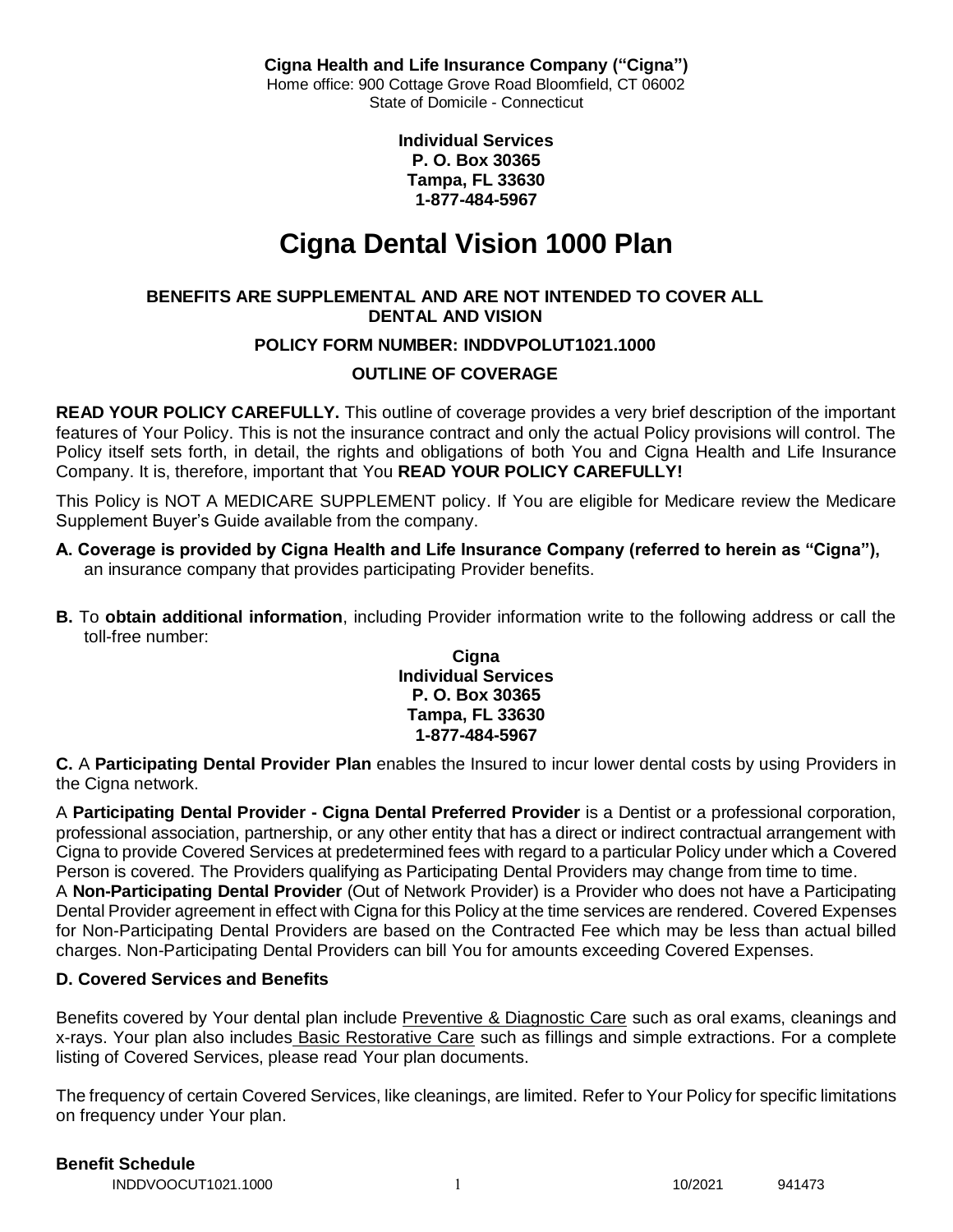The benefits outlined in the table below show the payment percentages for Covered Expenses **AFTER** any applicable Deductibles have been satisfied unless otherwise stated.

# **CIGNA DENTAL AND VISION INSURANCE** *The Schedule*

### **For You and Your Dependents**

### **The Schedule – Dental Benefits**

If You select a Participating Dental Provider, Your cost will be less than if You select a Non-Participating Dental Provider.

#### **Dental Deductibles**

Dental Deductibles are expenses to be paid by You or Your Dependent. Dental Deductibles are in addition to any Coinsurance. Once the Dental Deductible maximum in The Schedule has been reached You and Your family need not satisfy any further dental deductible for the rest of that year.

### **Participating Dental Provider Payment**

Participating Dental Provider services are paid based on the Contracted Fee agreed upon by the Provider and Cigna.

#### **Non-Participating Dental Provider Payment**

Non-Participating Dental Provider services are paid based on the Contracted Fee.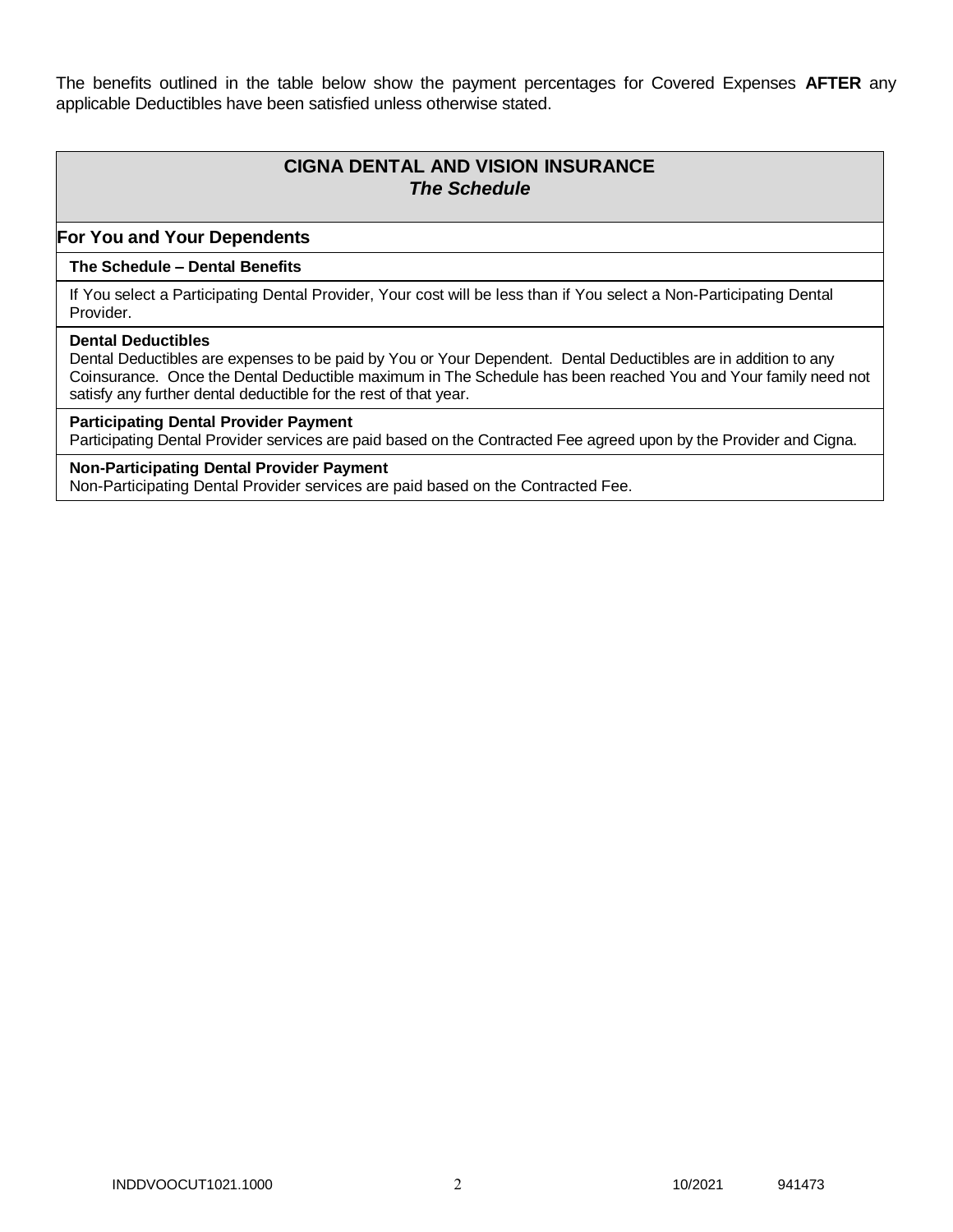| <b>DENTAL BENEFIT HIGHLIGHTS</b>                                                                                                                                            |                                                  |
|-----------------------------------------------------------------------------------------------------------------------------------------------------------------------------|--------------------------------------------------|
| Classes I, II<br><b>Calendar Year Maximum</b>                                                                                                                               | \$1,000 per person                               |
| <b>Calendar Year Dental Deductible</b><br>Individual                                                                                                                        | \$50 per person                                  |
|                                                                                                                                                                             | Not Applicable to Class I                        |
| Annual Family Maximum Deductible                                                                                                                                            | \$150 per family                                 |
|                                                                                                                                                                             | Not Applicable to Class I                        |
| <b>Class I</b>                                                                                                                                                              | The Percentage of Covered Expenses the Plan Pays |
| <b>Preventive Care</b><br>Oral Exams<br><b>Routine Cleanings</b><br>Routine X-rays<br><b>Fluoride Application</b><br><b>Sealants</b><br>Space Maintainers (non-orthodontic) | 100%                                             |
| <b>Class II</b>                                                                                                                                                             | The Percentage of Covered Expenses the Plan Pays |
| <b>Basic Restorative</b><br>Fillings<br>Oral Surgery, Simple Extractions<br>Emergency Care to Relieve Pain<br>Non-Routine X-rays                                            | 70% after dental deductible                      |

| <b>The Schedule - Vision Benefits</b>                                                           |                                                                                         |
|-------------------------------------------------------------------------------------------------|-----------------------------------------------------------------------------------------|
| <b>VISION BENEFIT HIGHLIGHTS</b>                                                                |                                                                                         |
| Eye Examinations, including refraction                                                          | The plan pays 30% of expenses, not to exceed a \$50 calendar<br>year maximum per person |
| Materials (corrective eyeglasses or contact<br>lenses, including fittings and follow-up visits) | \$100 calendar year maximum per person                                                  |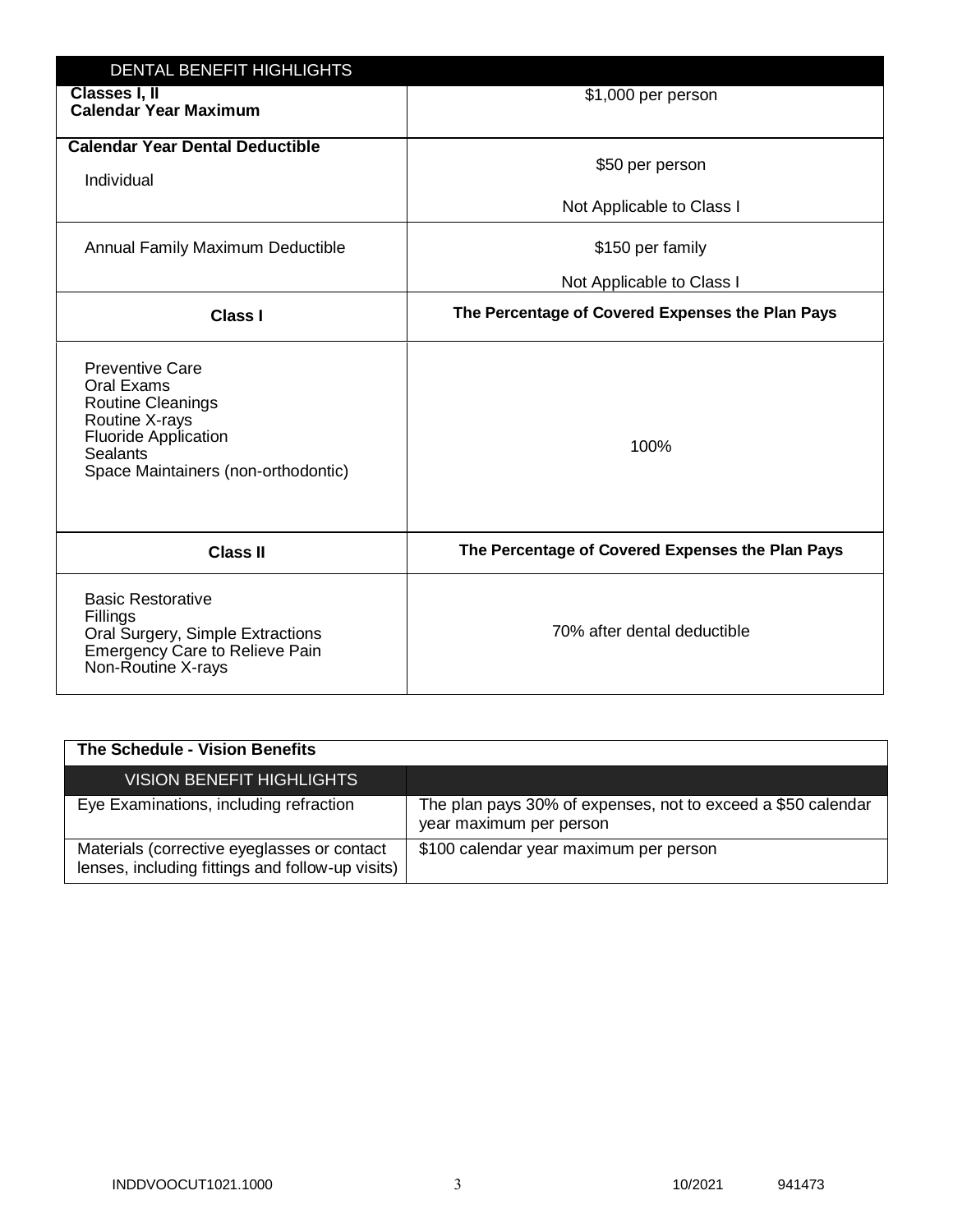# **Waiting Periods**

There is no waiting period for Class I or II dental benefits or for vision benefits.

### **Missing Teeth Limitation**

There is no payment for replacement of teeth that are missing when a person first becomes insured.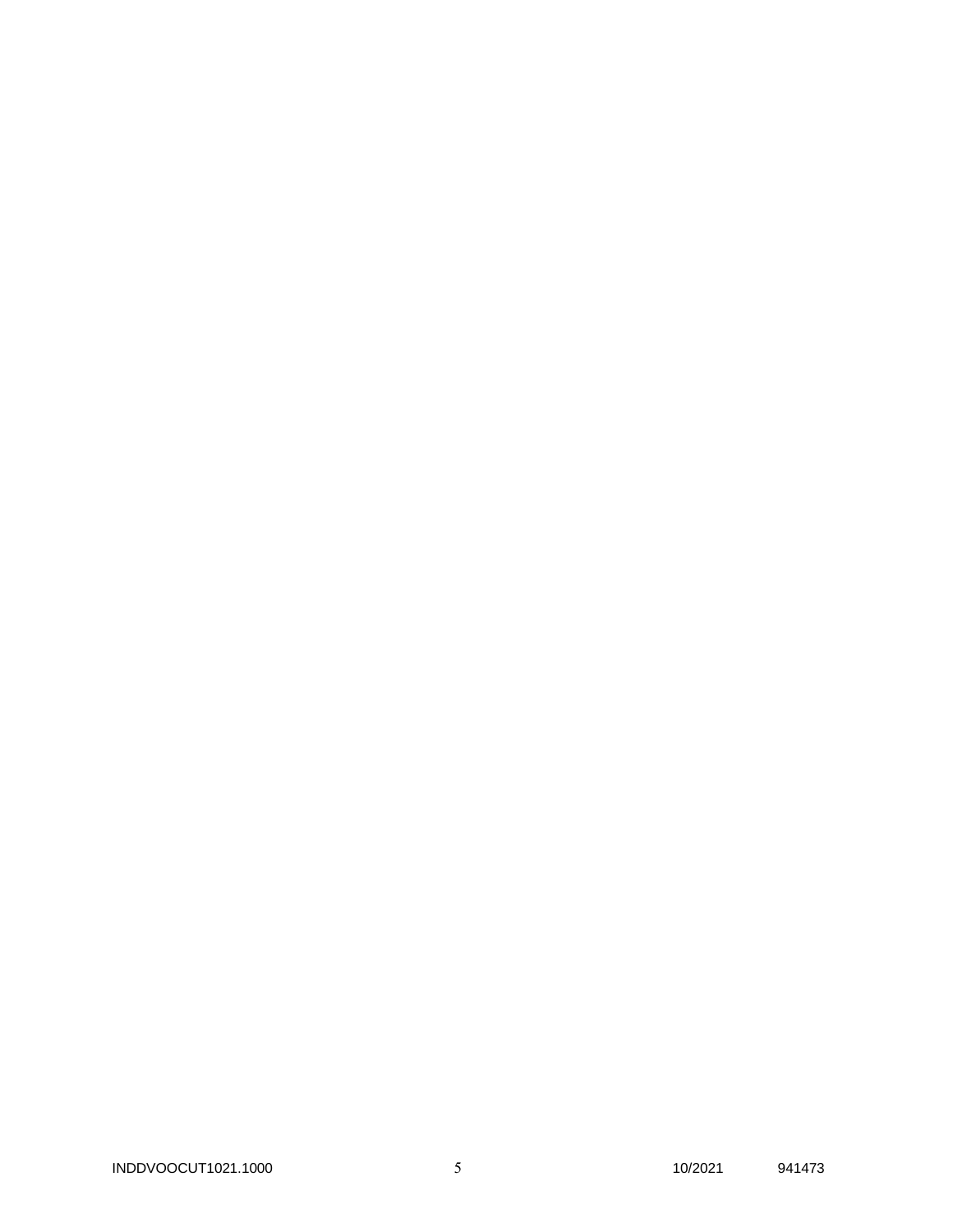### **E. Insured's Financial Responsibility**

The Insured is responsible for paying the monthly or quarterly premium on a timely basis. The Insured is also responsible to pay Providers for charges that are applied to the Deductibles, Coinsurance, and any amounts charged by Non-Participating Dental Providers in excess of the Contracted Fee. In addition, any charges for Medically Necessary and/or Dentally Necessary items that are excluded under the Policy are the responsibility of the Insured.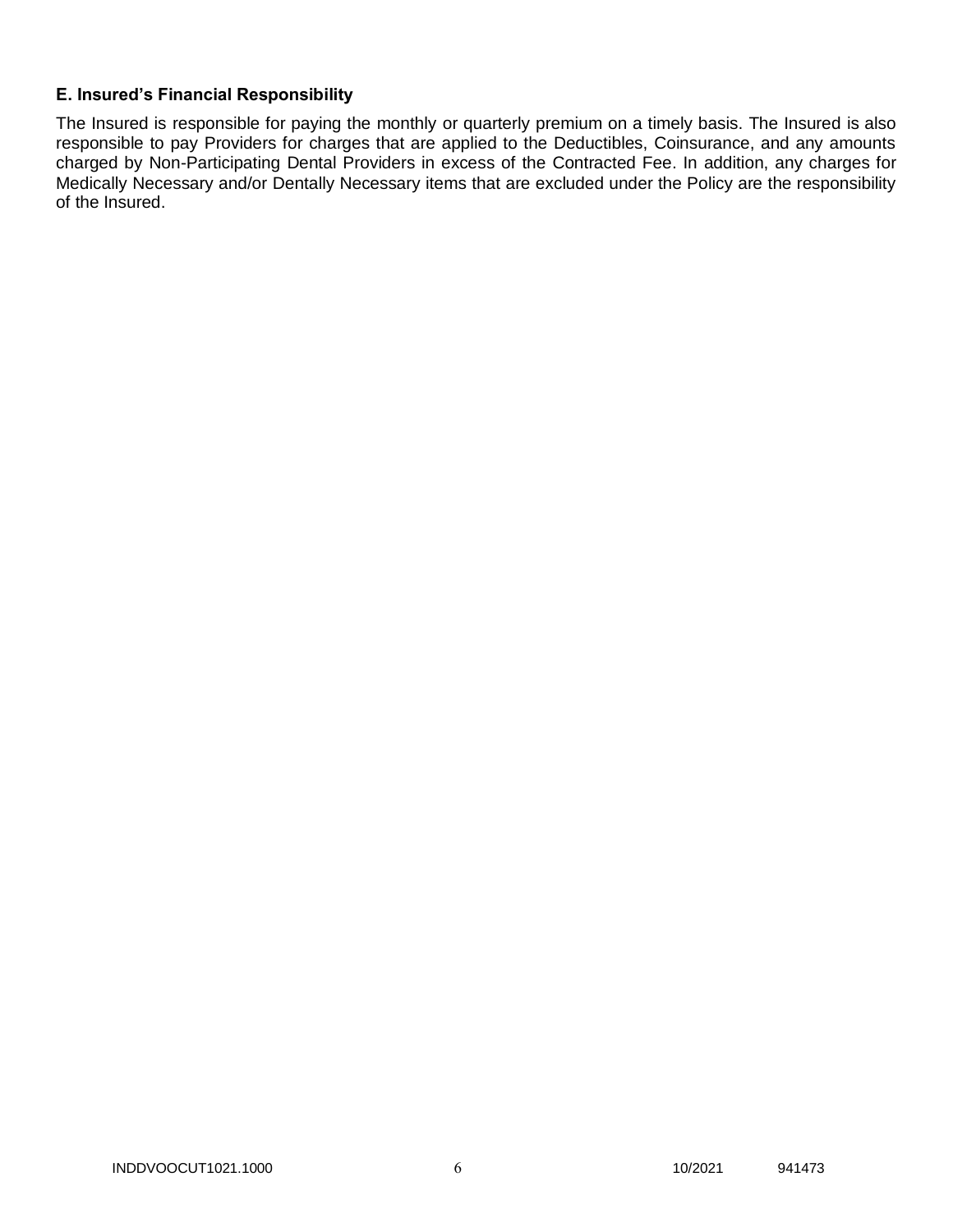## **F. Exclusions And Limitations: What Is Not Covered By This Policy**

# **Expenses Not Covered**

Covered Expenses will not include, and no payment will be made for:

- procedures which are not included in the list of Covered Dental Services or Covered Vision Services;
- cone beam imaging;
- instruction for plaque control, oral hygiene and diet;
- core build-ups;
- veneers:
- precious or semi-precious metals for crowns, bridges and abutments;
- restoration of teeth which have been damaged by erosion, attrition or abrasion;
- bite registrations; precision or semi-precision attachments; or splinting;
- implants or implant related services;
- orthodontic treatment, except for the treatment of cleft lip and cleft palate;
- general anesthesia or intravenous sedation, when used for the purposes of anxiety control or patient management is not covered; may be considered only when medically or dentally necessary and when in conjunction with covered complex oral surgery;
- athletic mouth guards;
- services performed solely for cosmetic reasons;
- personalization or decoration of any dental device or dental work;
- replacement of an appliance per benefit quidelines;
- services that are medical in nature:
- services and supplies received from a hospital;
- prescription drugs;
- plano lenses;
- VDT (video display terminal)/computer eyeglass benefit;
- medical or surgical treatment of the eyes;
- any type of corrective vision surgery, including LASIK surgery, radial ketatonomy (RK), automated lamellar keratoplasty (ALK), or conductive keratoplasty (CK);
- Orthoptic or vision training and any associated supplemental testing;
- any eye examination, or any corrective eyewear, required by an employer as a condition of employment;
- safety eyewear;
- sub-normal vision aids or non-prescription lenses; or
- Magnification or low vision aids not shown as covered in the Schedule of Vision Coverage.

# **General Limitations**

No payment will be made for expenses incurred for You or any one of Your Dependents:

- For services not specifically listed as Covered Services in this Policy;
- For services or supplies that are not Medically Necessary;
- For services received before the Effective Date of coverage;
- For services received after coverage under this Policy ends;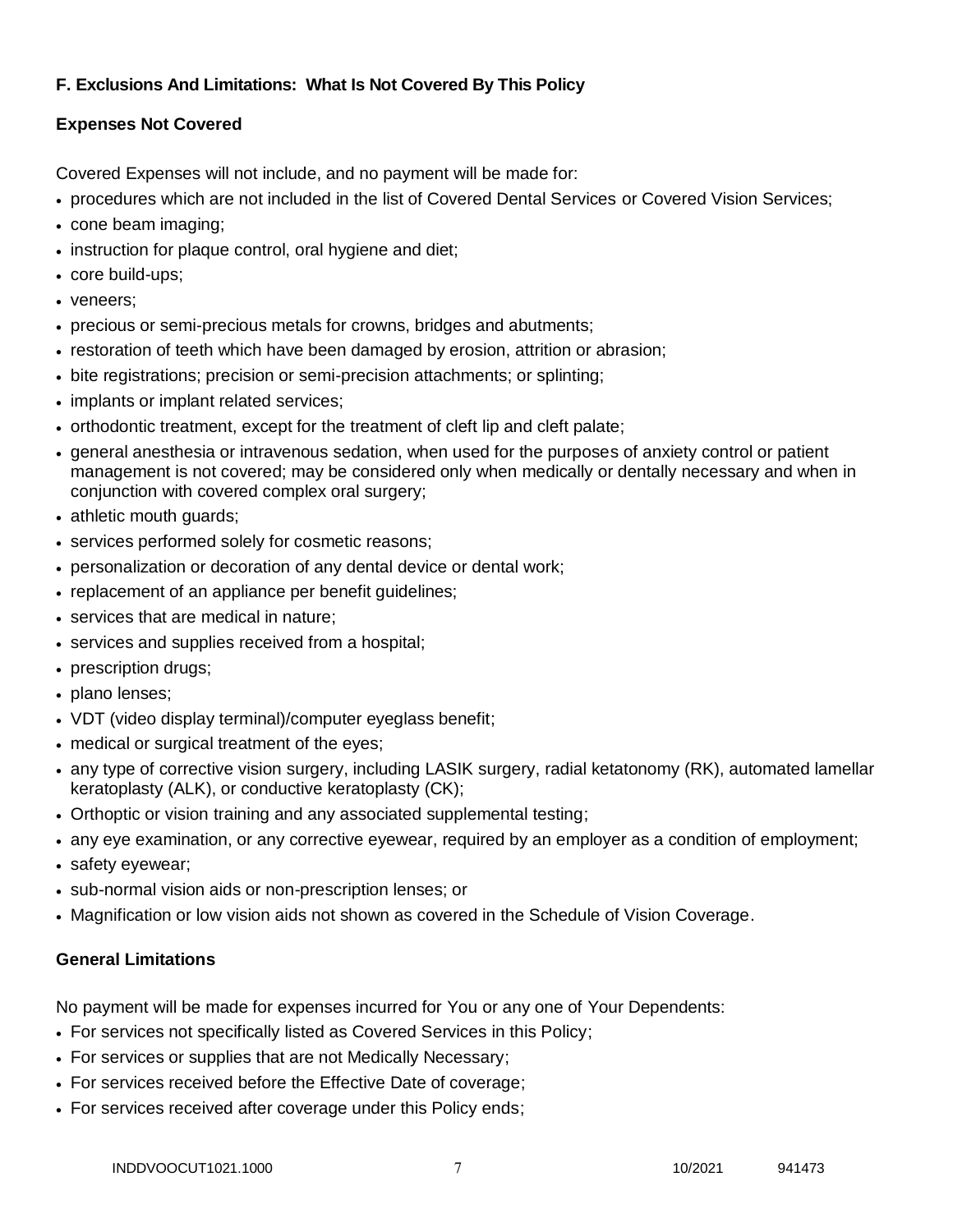- For services for which You have no legal obligation to pay or for which no charge would be made if You did not have insurance coverage;
- For Professional services or supplies received or purchased directly or on Your behalf by anyone, including a Provider, from any of the following:
	- Yourself or Your employer;
	- a person who lives in the Covered Person's home, or that person's employer;
	- a person who is related to the Covered Person by blood, marriage or adoption, or that person's employer.
- for or in connection with an Injury arising out of, or in the course of, any employment for wage or profit;
- for or in connection with a Sickness which is covered under any workers' compensation or similar law;
- for charges made by a Hospital owned or operated by or which provides care or performs services for, the United States Government, if such charges are directly related to a condition which occurred while serving in the military or an associated auxiliary unit;
- services or supplies received due to an act of war, declared or undeclared while serving in the military or an associated auxiliary unit;
- to the extent that payment is unlawful where the person resides when the expenses are incurred;
- for charges which the person is not legally required to pay;
- for charges which would not have been made if the person had no insurance;
- to the extent that billed charges exceed the rate of reimbursement as described in the Schedule;
- for charges for unnecessary care, treatment or surgery;
- to the extent that You or any of Your Dependents is in any way paid or entitled to payment for those expenses by or through a public program, other than Medicaid;
- for or in connection with experimental procedures or treatment methods not approved by the American Dental Association or the appropriate dental specialty society;
- To the extent that benefits are paid or payable for those expenses under the mandatory part of any auto insurance policy written to comply with a "no-fault" insurance law or an uninsured motorist insurance law. Cigna will take into account any adjustment option chosen under such part by You or any one of Your Dependents.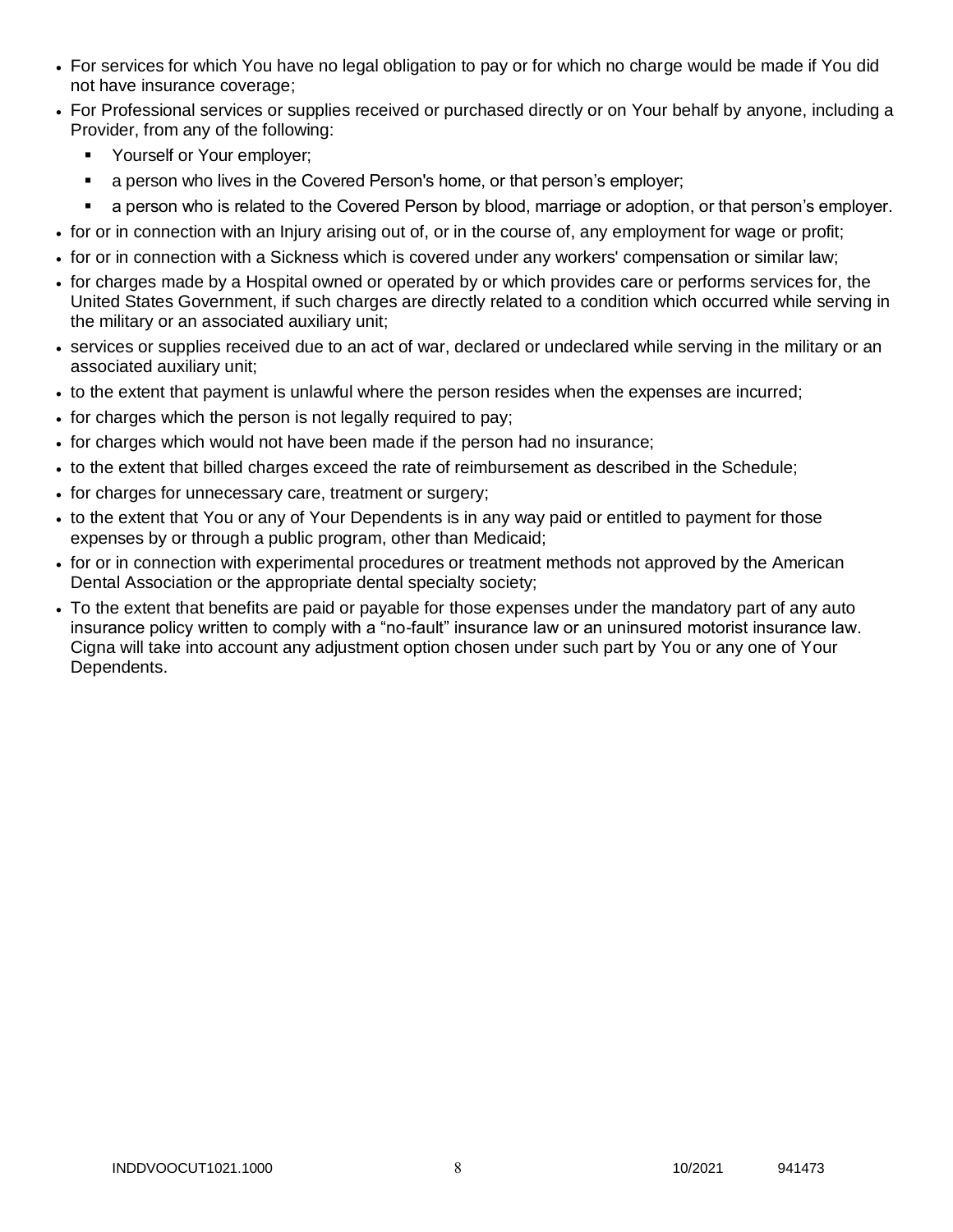### **G. Predetermination of Dental Benefits Program**

Predetermination of Benefits is a voluntary review of a Dentist's proposed treatment plan and expected charges. It is not preauthorization of service and is not required.

The treatment plan should include supporting pre-operative x-rays and other diagnostic materials as requested by Cigna's dental consultant. If there is a change in the treatment plan, a revised plan should be submitted.

Cigna will determine covered dental expenses for the proposed treatment plan. If there is no Predetermination of Benefits, Cigna will determine covered dental expenses when it receives a claim.

Review of proposed treatment is advised whenever extensive dental work is recommended when charges exceed **\$500**.

Predetermination of Benefits is not a guarantee of a set payment. Payment is based on the services that are actually delivered and the coverage in force at the time services are completed.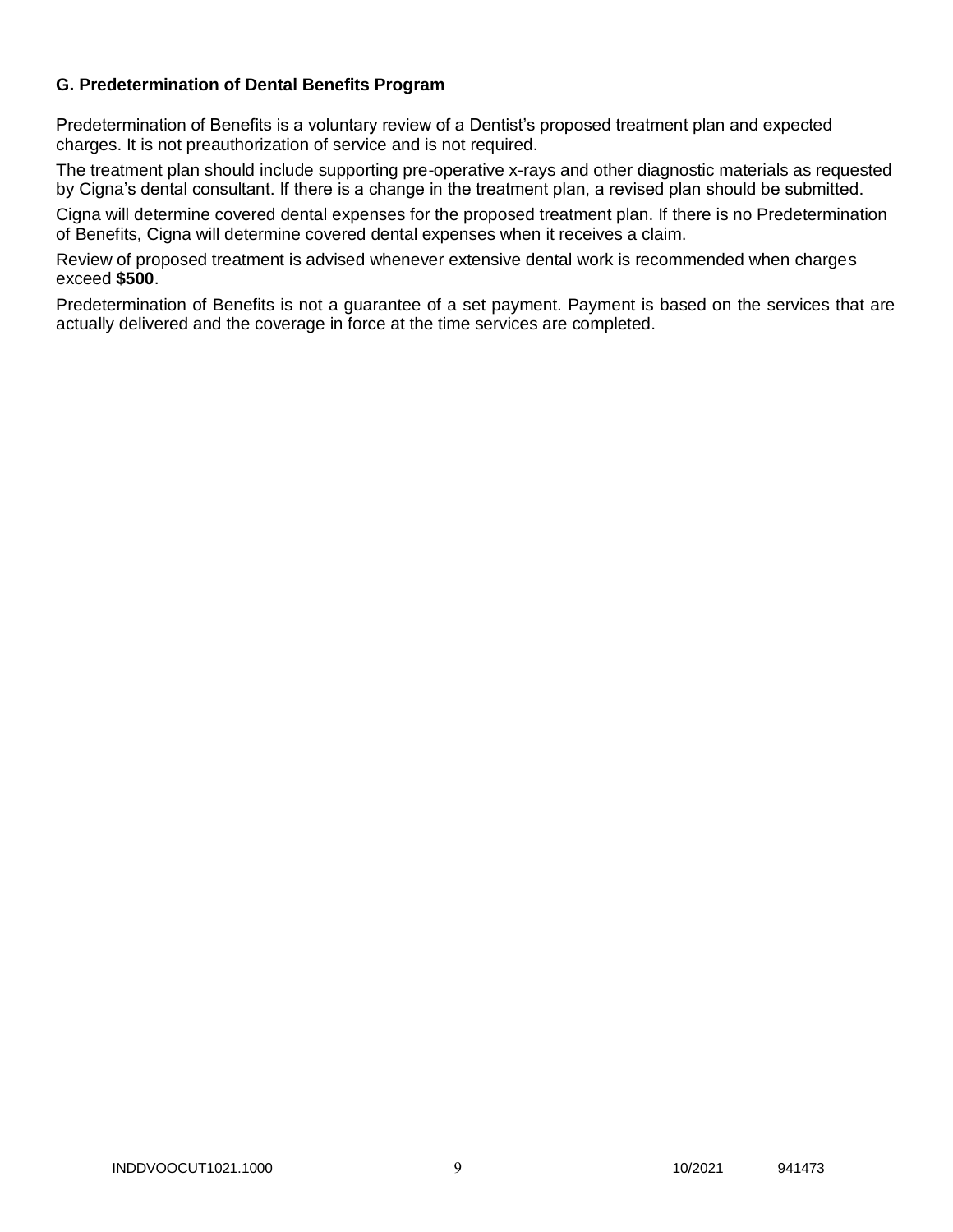### **H. General Provisions**

# **WHEN YOU HAVE A GRIEVANCE OR AN APPEAL**

For the purposes of this section, any reference to "You," "Your" or "Yourself" also refers to a representative or provider designated by You to act on Your behalf, unless otherwise noted.

We want You to be completely satisfied with the care You receive. That is why we have established a process for addressing Your concerns and solving Your problems.

#### **Start With Member Services**

We are here to listen and to help. If You have a concern regarding a person, a service, the quality of care, or contractual benefits, You can call our toll-free number and explain Your concern to one of our Customer Service representatives. You can also express that concern in writing. Please call or write to us at the following:

> Customer Services Toll-Free Number or address that appears on mycigna.com, explanation of benefits or claim form.

We will do our best to resolve the matter on Your initial contact. If we need more time to review or investigate Your concern, we will get back to You as soon as possible, but in any case within 30 days.

If You are not satisfied with the results of a coverage decision, You can start the appeals procedure.

#### **Appeals Procedure**

Cigna has a two step appeals procedure for coverage decisions. To initiate an appeal, You must submit a request for an appeal in writing within 365 days of receipt of a denial notice. You should state the reason why You feel Your appeal should be approved and include any information supporting Your appeal. If You are unable or choose not to write, You may ask to register Your appeal by telephone. Call or write to us at the toll-free number or address on Your Benefit Identification card, explanation of benefits or claim form.

#### **Level-One Appeal**

Your appeal will be reviewed and the decision made by someone not involved in the initial decision. Appeals involving Medical Necessity or clinical appropriateness will be considered by a health care professional.

For level-one appeals, we will respond in writing with a decision within 30 calendar days after we receive an appeal for a postservice coverage determination. If more time or information is needed to make the determination, we will notify You in writing to request an extension of up to 15 calendar days and to specify any additional information needed to complete the review.

### **Level Two Appeal**

If You are dissatisfied with our level one appeal decision, You may request a second review. To start a level two appeal, follow the same process required for a level one appeal.

Most requests for a second review will be conducted by the Appeals Committee, which consists of at least three people. Anyone involved in the prior decision may not vote on the Committee. For appeals involving Medical Necessity or clinical appropriateness, the Committee will consult with at least one Dentist reviewer in the same or similar specialty as the care under consideration, as determined by Cigna's Dentist reviewer. You may present Your situation to the Committee in person or by conference call.

For level two appeals we will acknowledge in writing that we have received Your request and schedule a Committee review. For postservice claims, the Committee review will be completed within 30 calendar days. If more time or information is needed to make the determination, we will notify You in writing to request an extension of up to 15 calendar days and to specify any additional information needed by the Committee to complete the review. You will be notified in writing of the Committee's decision within five working days after the Committee meeting, and within the Committee review time frames above if the Committee does not approve the requested coverage.

#### **Independent Review Procedure**

If You are not fully satisfied with the decision of Cigna's level-two appeal review regarding Your Medical Necessity or clinical appropriateness issue, You may request that Your appeal be referred to an Independent Review Organization. The Independent Review Organization is composed of persons who are not employed by HealthCare or any of its affiliates. A decision to use the voluntary level of appeal will not affect the claimant's rights to any other benefits under the plan.

INDDVOOCUT1021.1000 10 10 10/2021 941473 There is no charge for You to initiate this independent review process. Cigna will abide by the decision of the Independent Review Organization.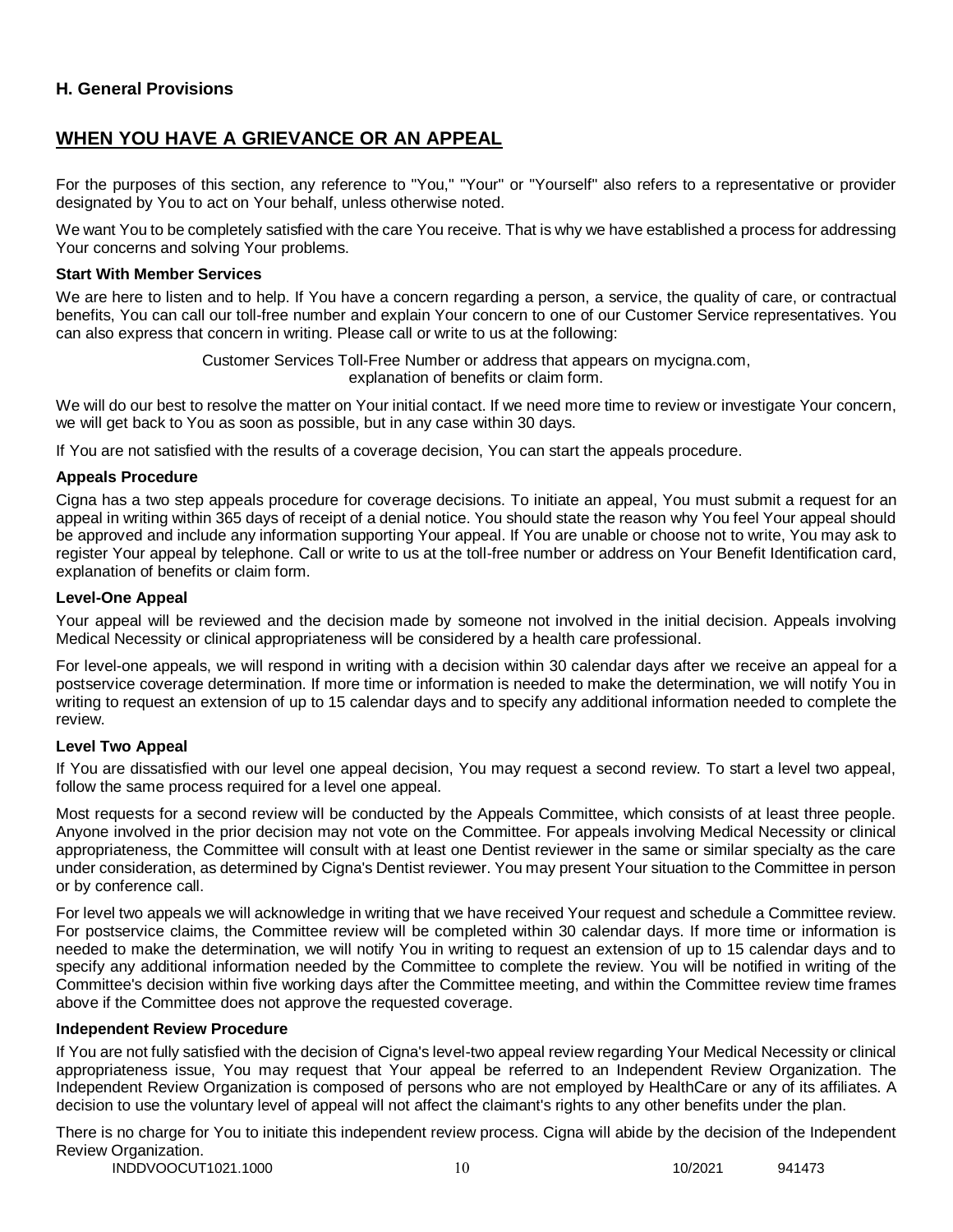In order to request a referral to an Independent Review Organization, certain conditions apply. The reason for the denial must be based on a Medical Necessity or clinical appropriateness determination by Cigna. Administrative, eligibility or benefit coverage limits or exclusions are not eligible for appeal under this process.

To request a review, You must notify the Appeals Coordinator within 180 days of Your receipt of Cigna's level two appeal review denial. Cigna will then forward the file to the Independent Review Organization.

The Independent Review Organization will render an opinion within 30 days. When requested and when a delay would be detrimental to Your condition, as determined by Cigna's Dentist reviewer, the review shall be completed within 3 days.

The Independent Review Program is a voluntary program arranged by Cigna.

### **Appeal to the State of Utah**

You have the right to contact the Utah State Department of Insurance for assistance at any time. The Utah State Department of Insurance may be contacted at the following address and telephone number:

Utah State Department of Insurance State Office Building, Room 3110 Salt Lake City, UT 84114-6901 800-439-3805

#### **Notice of Benefit Determination on Appeal**

Every notice of an appeal decision will be provided in writing or electronically and, if an adverse determination, will include: (1) the specific reason or reasons for the denial decision; (2) reference to the specific Policy provisions on which the decision is based; (3) a statement that the claimant is entitled to receive, upon request and free of charge, reasonable access to and copies of all documents, records, and other Relevant Information as defined; (4) upon request and free of charge, a copy of any internal rule, guideline, protocol or other similar criterion that was relied upon in making the adverse determination regarding your appeal, and an explanation of the scientific or clinical judgment for a determination that is based on a medical necessity, experimental treatment or other similar exclusion or limit.

### **Relevant Information**

Relevant Information is any document, record, or other information which was relied upon in making the benefit determination; was submitted, considered, or generated in the course of making the benefit determination, without regard to whether such document, record, or other information was relied upon in making the benefit determination; demonstrates compliance with the administrative processes and safeguards required by federal law in making the benefit determination; or constitutes a statement of policy or guidance with respect to the plan concerning the denied treatment option or benefit or the claimant's diagnosis, without regard to whether such advice or statement was relied upon in making the benefit determination.

#### **Dispute Resolution**

All complaints or disputes relating to coverage under this Policy must be resolved in accordance with Our complaint and adverse determination appeal procedures. Complaints and adverse determination appeals may be reported by telephone or in writing. All complaints and adverse determination appeals received by Us that cannot be resolved by telephone conversation (when appropriate) to the mutual satisfaction of both the Insured Person and Us will be acknowledged in writing, along with a description of how We propose to resolve the grievance.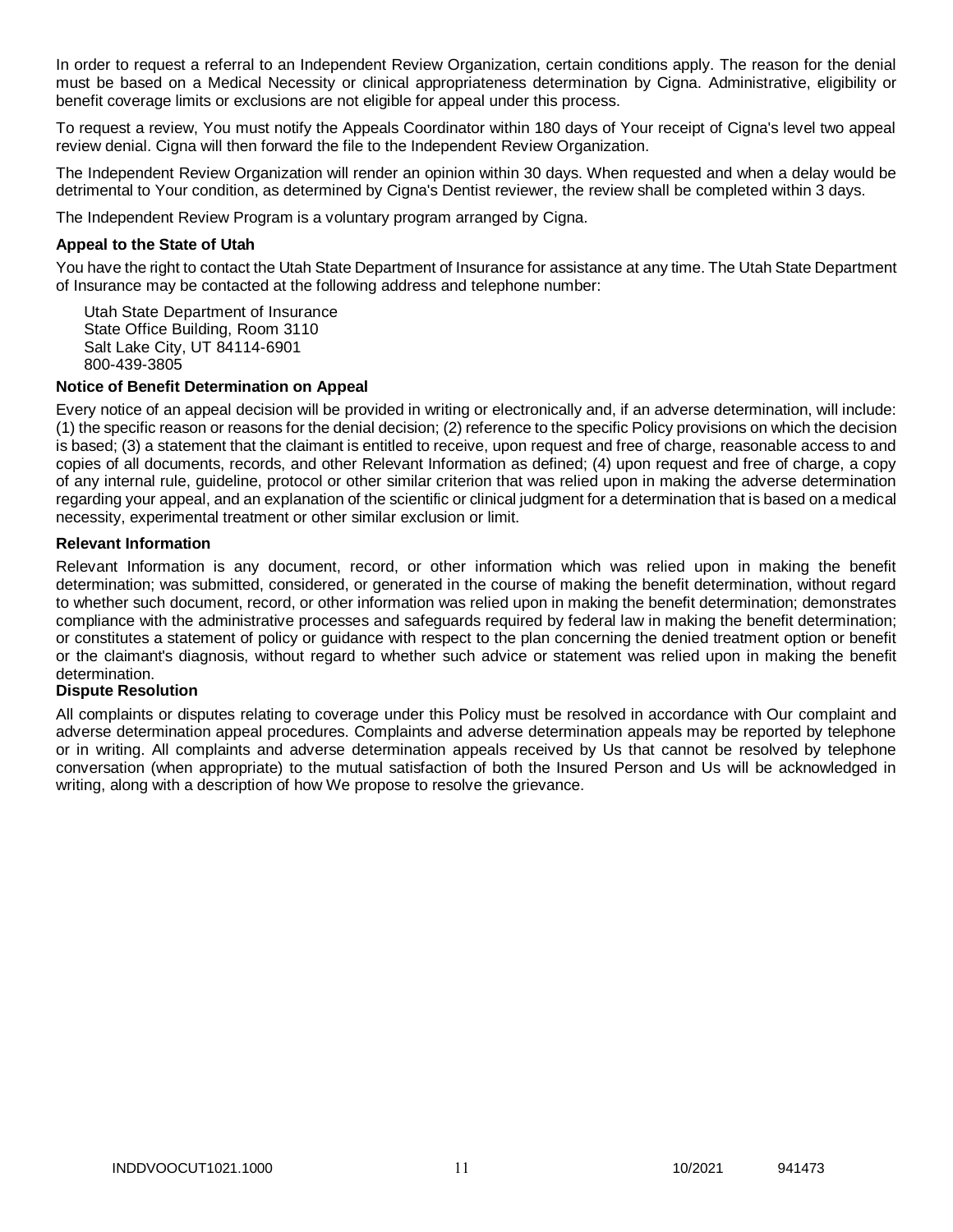# **I. Participating Dental Providers**

Cigna will provide a current list of Dentists currently participating with Cigna and their locations to each Covered Person upon request.

To verify if a Dentist is currently participating with Cigna and is accepting new Cigna Insureds, the Covered Person should visit Our website at mycigna.com.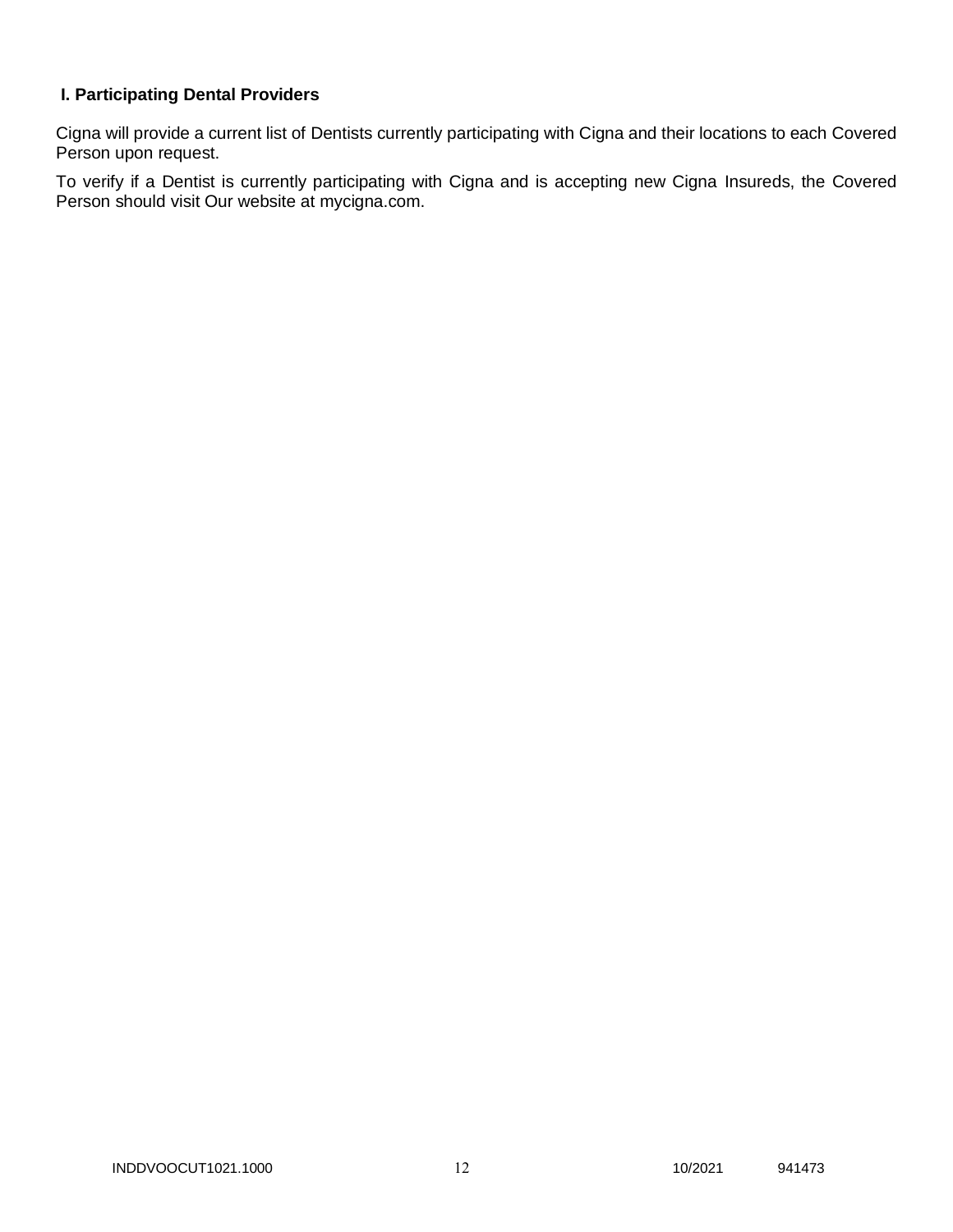### **J. Renewability, Eligibility, and Continuation**

1. The Policy will renew except for the specific events stated in the Policy. Cigna may change the premiums of the Policy with 60 days written notice to the Insured prior to the renewal date. However, Cigna will not refuse to renew or change the premium schedule for the Policy on an individual basis, but only for all Insureds in the same class and covered under the same Policy as You.

2. The individual plan is designed for residents of Utah who are not enrolled under or covered by any other group or individual health coverage. You must notify Cigna of all changes that may affect any Covered Person's eligibility under the Policy.

3. You or Your Dependent(s) will become ineligible for coverage:

- When premiums are not paid according to the due dates and grace periods described in the premium section;
- With respect to Your Spouse, Domestic Partner, or partner to a Civil Union: when the Spouse is no longer married to the Insured or when the union is dissolved;
- With respect to You and Your Family Member(s): when You no longer meet the requirements listed in the Conditions of Eligibility section;
- The date the Policy terminates.
- **When the Insured no longer lives in the Service Area.**

4. If a Covered Person's eligibility under this Plan would terminate due to the Insured's death, divorce or if other Dependents would become ineligible due to age or no longer qualify as dependents for coverage under this Plan; except for the Insured's failure to pay premium, the Covered Person's insurance will be continued if the Covered Person exercising the continuation right notifies Cigna and pays the appropriate monthly premium within 60 days following the date this Policy would otherwise terminate.